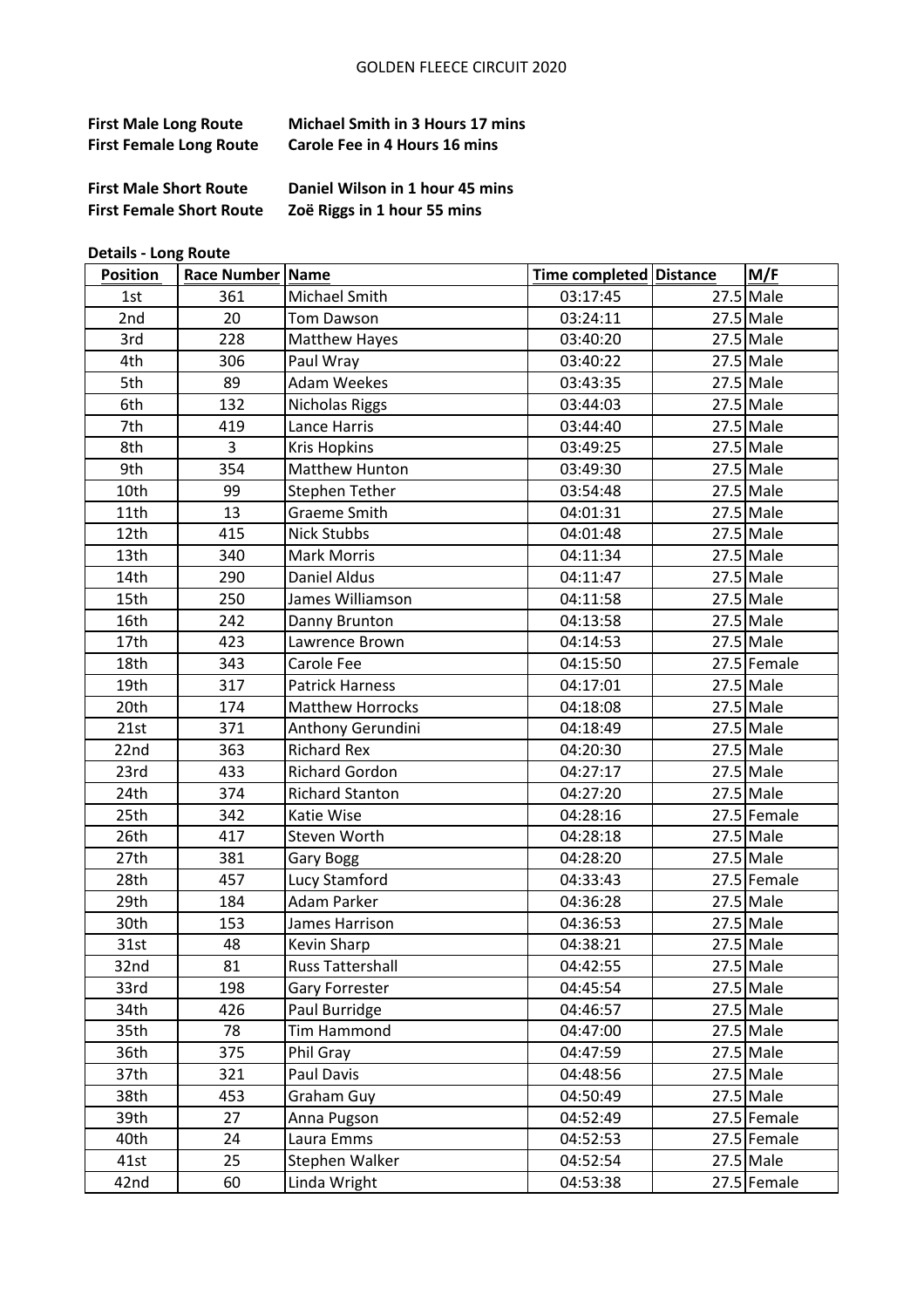| 43rd | 15  | <b>Chris Birkett</b>     | 04:53:48 | $27.5$ Male   |
|------|-----|--------------------------|----------|---------------|
| 44th | 12  | <b>Martin Manchester</b> | 04:55:48 | $27.5$ Male   |
| 45th | 472 | Alexia Morgan            | 04:58:25 | 27.5 Female   |
| 46th | 243 | Shaneen Platten          | 04:58:42 | 27.5 Female   |
| 47th | 244 | <b>Steve Platten</b>     | 04:58:47 | $27.5$ Male   |
| 48th | 22  | <b>Tina Brown</b>        | 04:58:53 | 27.5 Female   |
| 49th | 18  | Joseph Brereton          | 05:00:46 | $27.5$ Male   |
| 50th | 32  | Kathryn Hammond          | 05:01:21 | 27.5 Female   |
| 51st | 39  | <b>Richard Parkin</b>    | 05:04:20 | $27.5$ Male   |
| 52nd | 138 | <b>Steve Chaplin</b>     | 05:08:57 | $27.5$ Male   |
| 53rd | 195 | <b>Richard Bell</b>      | 05:18:43 | $27.5$ Male   |
| 54th | 129 | David Butt               | 05:19:27 | $27.5$ Male   |
| 55th | 38  | <b>Michael Mattison</b>  | 05:20:46 | $27.5$ Male   |
| 56th | 309 | Georgina Lundie          | 05:25:03 | $27.5$ Female |
| 57th | 329 | Nicki Husband            | 05:25:05 | 27.5 Female   |
| 58th | 332 | Lucy Ward                | 05:25:08 | 27.5 Female   |
| 59th | 353 | Adam Smith               | 05:25:09 | $27.5$ Male   |
| 60th | 328 | Daniel Chappell          | 05:25:11 | $27.5$ Male   |
| 61st | 327 | Peter Jackson            | 05:25:13 | $27.5$ Male   |
| 62nd | 257 | Angela Shepherd          | 05:25:20 | 27.5 Female   |
| 63rd | 182 | <b>Caroline Walker</b>   | 05:31:35 | 27.5 Female   |
| 64th | 175 | Rebecca Meilhan          | 05:31:37 | 27.5 Female   |
| 65th | 213 | Abigail Morgan           | 05:33:50 | 27.5 Female   |
| 66th | 251 | Stephen Braddock         | 05:33:57 | $27.5$ Male   |
| 67th | 66  | Phil Reay                | 05:35:34 | $27.5$ Male   |
| 68th | 312 | Andrew Wilson            | 05:37:03 | $27.5$ Male   |
| 69th | 220 | Peter Cork               | 05:37:08 | $27.5$ Male   |
| 70th | 221 | Elizabeth Hardy          | 05:37:11 | 27.5 Female   |
| 71st | 498 | Caroline Barker          | 05:37:14 | 27.5 Female   |
| 72nd | 407 | Nick Larke               | 05:44:23 | $27.5$ Male   |
| 73rd | 68  | Mark Walby               | 05:44:26 | $27.5$ Male   |
| 74th | 214 | Anna Jebson              | 05:44:28 | 27.5 Female   |
| 75th | 331 | Samantha Allen           | 05:44:45 | 27.5 Female   |
| 76th | 269 | Philip Kirkham           | 05:45:14 | $27.5$ Male   |
| 77th | 305 | Jason Bulley             | 05:46:43 | $27.5$ Male   |
| 78th | 401 | Carl Horth               | 05:47:50 | $27.5$ Male   |
| 79th | 399 | Alastair Kirk            | 05:47:53 | $27.5$ Male   |
| 80th | 9   | Dave Robson              | 05:49:21 | $27.5$ Male   |
| 81st | 11  | Melanie Hudson           | 05:49:25 | 27.5 Female   |
| 82nd | 330 | Paul Allen               | 05:51:00 | $27.5$ Male   |
| 83rd | 492 | Barbara Hermann          | 06:00:31 | 27.5 Female   |
| 84th | 477 | Becky Joyce              | 06:00:33 | 27.5 Female   |
| 85th | 491 | Lindi Day                | 06:00:35 | 27.5 Female   |
| 86th | 499 | <b>Simon Barnes</b>      | 06:02:15 | 27.5 Male     |
| 87th | 124 | Liz Draper               | 06:03:59 | 27.5 Female   |
| 88th | 35  | Jan Draper               | 06:04:00 | 27.5 Female   |
| 89th | 404 | Rachel Hopton            | 06:10:14 | 27.5 Female   |
| 90th | 403 | Andrew Hopton            | 06:10:16 | $27.5$ Male   |
| 91st | 368 | James Russell            | 06:13:25 | $27.5$ Male   |
| 92nd | 367 | Carla Ramsay             | 06:13:31 | 27.5 Female   |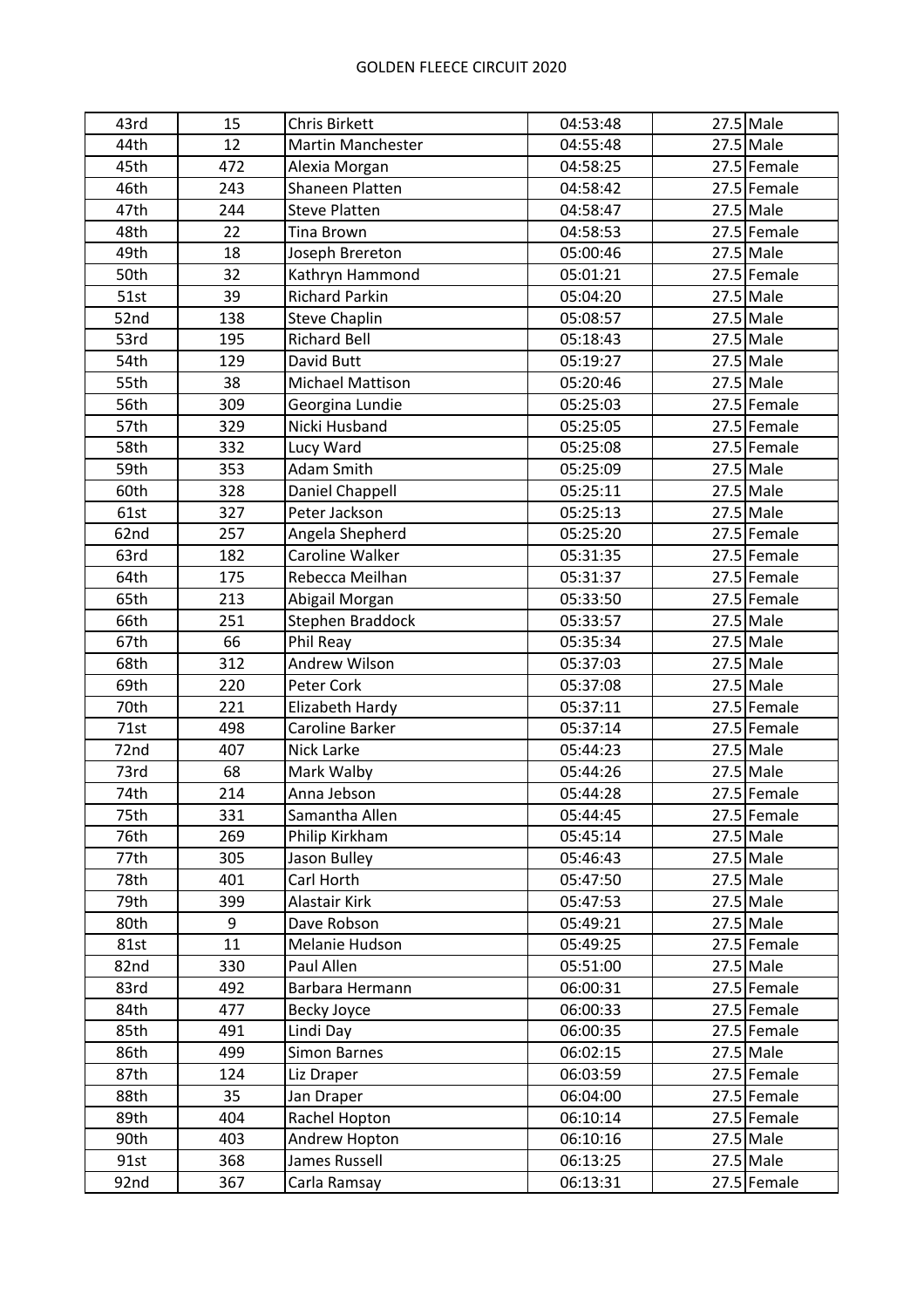| 93rd  | 162 | <b>Sharon Tummons</b>     | 06:24:06 | 27.5 Female   |
|-------|-----|---------------------------|----------|---------------|
| 94th  | 10  | Keith Lamb                | 06:24:08 | $27.5$ Male   |
| 95th  | 53  | Caroline Jorna            | 06:26:20 | 27.5 Female   |
| 96th  | 70  | Lucy Bishop               | 06:26:24 | 27.5 Female   |
| 97th  | 33  | Gail Farr                 | 06:26:38 | 27.5 Female   |
| 98th  | 34  | Wayne Farr                | 06:27:25 | $27.5$ Male   |
| 99th  | 8   | Ann Holmes                | 06:27:47 | $27.5$ Female |
| 100th | 161 | Rachel Whittaker          | 06:28:11 | 27.5 Female   |
| 101st | 164 | <b>Stacy Foxworthy</b>    | 06:28:12 | 27.5 Female   |
| 102nd | 52  | Jane Allen                | 06:28:23 | 27.5 Female   |
| 103rd | 357 | Samuel Bixby              | 06:28:27 | $27.5$ Male   |
| 104th | 207 | Dan Newton                | 06:28:31 | $27.5$ Male   |
| 105th | 356 | Christian Broughton       | 06:30:59 | $27.5$ Male   |
| 106th | 196 | Martyn Broughton          | 06:31:37 | $27.5$ Male   |
| 107th | 147 | Nicola Clements           | 06:46:58 | 27.5 Female   |
| 108th | 77  | <b>Charlotte Harrison</b> | 06:47:02 | 27.5 Female   |
| 109th | 296 | Jennifer Shaw             | 06:47:07 | 27.5 Female   |
| 110th | 62  | <b>Barbara Stephens</b>   | 07:02:55 | 27.5 Female   |
| 111th | 461 | Jorunn Jonsdottir         | 07:02:59 | 27.5 Female   |
| 112th | 450 | Mark Malkin               | 07:03:08 | $27.5$ Male   |
| 113th | 406 | <b>Christine Stratton</b> | 07:12:11 | 27.5 Female   |
| 114th | 109 | Paul Clarke               | 07:12:24 | $27.5$ Male   |
| 115th | 150 | John Legard               | 07:19:34 | $27.5$ Male   |
| 116th | 149 | Matt Legard               | 07:19:35 | $27.5$ Male   |
| 117th | 247 | <b>Brian Gregory</b>      | 07:33:54 | $27.5$ Male   |
| 118th | 441 | Fiona Bennett             | 07:52:37 | $27.5$ Female |
| 119th | 59  | Kate Whitley              | 07:53:25 | 27.5 Female   |
| 120th | 58  | Anthony Whitley           | 07:53:28 | $27.5$ Male   |
| 121st | 50  | Julie Brummitt            | 07:53:49 | 27.5 Female   |
| 122nd | 323 | Liam Rees                 | 07:53:53 | $27.5$ Male   |
| 123rd | 173 | Vicky Webster             | 08:06:02 | 27.5 Female   |
| 124th | 384 | Helen Ryan                | 08:06:06 | 27.5 Female   |
| 125th | 235 | <b>Trudie Newlove</b>     | 08:08:15 | 27.5 Female   |
| 126th | 155 | Karen Gordon              | 08:08:23 | 27.5 Female   |
| 127th | 108 | Sharon Mccann             | 08:08:26 | 27.5 Female   |
| 128th | 45  | Julie Bushell             | 08:09:55 | 27.5 Female   |
| 129th | 44  | Gerry Orchard             | 08:09:59 | $27.5$ Male   |
| 130th | 308 | Peter Clark               | 08:14:48 | $27.5$ Male   |
| 131st | 351 | Susan Storey              | 08:17:39 | 27.5 Female   |
| 132nd | 316 | Richard Nelson            | 08:27:40 | $27.5$ Male   |
| 133rd | 291 | Taz Faruqi                | 08:27:44 | 27.5 Male     |
| 134th | 289 | Simon Metcalf             | 08:27:51 | $27.5$ Male   |
| 135th | 292 | <b>Andrew Donaldson</b>   | 08:27:57 | $27.5$ Male   |
| 136th | 297 | Shaun O'Sullivan          | 08:28:10 | 27.5 Male     |
| 137th | 96  | Joanne Myers              | 08:28:31 | 27.5 Female   |
| 138th | 93  | Louise Mukerjea           | 08:28:33 | 27.5 Female   |
| 139th | 92  | Jenny Mackenzie           | 08:28:36 | 27.5 Female   |
| 140th | 258 | <b>Steven Turner</b>      | 08:29:20 | $27.5$ Male   |
| 141st | 373 | Nigel Kitchen             | 08:42:31 | $27.5$ Male   |
| 142nd | 378 | Brian Richardson          | 08:42:37 | $27.5$ Male   |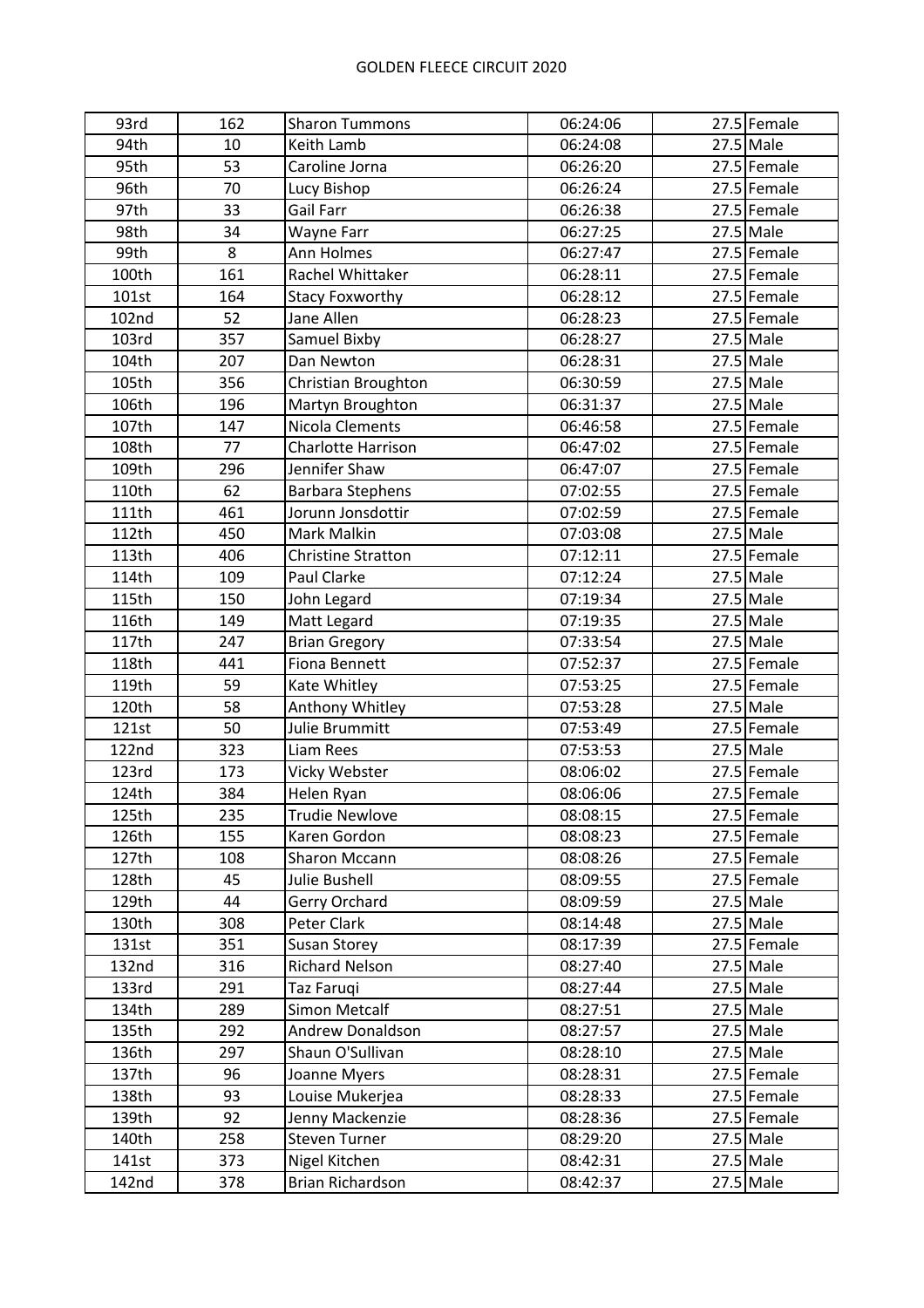| 143rd | 73  | William Hudspeth       | 08:46:30   | $27.5$ Male |
|-------|-----|------------------------|------------|-------------|
| 144th | 470 | Tom Shrub              | 08:47:22   | $27.5$ Male |
| 145th | 469 | John Young             | 08:47:25   | $27.5$ Male |
| 146th | 156 | Di Thompson            | 08:50:10   | 27.5 Female |
| 147th | 152 | Sharron Anderson       | 08:50:15   | 27.5 Female |
| 148th | 466 | Amelia Huntington      | 09:10:39   | 27.5 Female |
| 149th | 465 | Annie Dalton           | 09:10:42   | 27.5 Female |
|       | 256 | Wayne Leighton         | <b>DNF</b> | $27.5$ Male |
|       | 307 | Sian Morgan            | <b>DNF</b> | 27.5 Female |
|       | 311 | Jon Morgan             | <b>DNF</b> | $27.5$ Male |
|       | 217 | Michelle Horsewood     | <b>DNF</b> | 27.5 Female |
|       | 219 | Paul Horsewood         | <b>DNF</b> | $27.5$ Male |
|       | 443 | <b>Graham McAndrew</b> | <b>DNF</b> | $27.5$ Male |
|       | 442 | Tina McAndrew          | <b>DNF</b> | 27.5 Female |

# **Details - Short Route**

| <b>Position</b>  | Race Number Name |                              | Time completed Distance | M/F       |
|------------------|------------------|------------------------------|-------------------------|-----------|
| 1st              | 49               | Daniel Wilson                | 01:45:38                | 15 Male   |
| 2nd              | 405              | <b>Stuart Carmichael</b>     | 01:45:45                | 15 Male   |
| 3rd              | 273              | <b>Martin Oliver</b>         | 01:45:52                | $15$ Male |
| 4th              | 482              | Vincent McGowan              | 01:46:03                | 15 Male   |
| 5th              | 5                | <b>Richard Buckle</b>        | 01:54:50                | 15 Male   |
| 6th              | 209              | Mark Edwards                 | 01:55:01                | 15 Male   |
| 7th              | 294              | Zoë Riggs                    | 01:55:35                | 15 Female |
| 8th              | 117              | <b>Daniel Scott</b>          | 01:56:55                | 15 Male   |
| 9th              | 314              | Alan Smith                   | 01:57:33                | 15 Male   |
| 10th             | 69               | Simon Bishop                 | 01:57:37                | $15$ Male |
| 11th             | $\mathbf{1}$     | Luke Jackson                 | 01:59:51                | $15$ Male |
| 12th             | 302              | <b>Steve Evins</b>           | 02:00:23                | 15 Male   |
| 13 <sub>th</sub> | 409              | Naomi Bright                 | 02:01:31                | 15 Female |
| 14th             | 412              | Kris Lecher                  | 02:01:42                | 15 Male   |
| 15th             | 249              | Wayne Stewart                | 02:01:56                | 15 Male   |
| 16th             | 61               | Karl Barker                  | 02:05:44                | 15 Male   |
| 17th             | 234              | Jayne White                  | 02:07:07                | 15 Female |
| 18th             | 388              | <b>Graham Southard</b>       | 02:14:42                | $15$ Male |
| 19th             | 47               | <b>Colleen Thundercliffe</b> | 02:15:29                | 15 Female |
| 20th             | 166              | <b>Hearher Woolley</b>       | 02:15:31                | 15 Female |
| 21st             | 30               | Andy Southwick               | 02:15:33                | 15 Male   |
| 22nd             | 199              | Justin Fielder               | 02:18:46                | $15$ Male |
| 23rd             | 42               | John Smith                   | 02:19:02                | 15 Male   |
| 24th             | 202              | Rachel Johnson               | 02:19:30                | 15 Female |
| 25th             | 169              | <b>Stephen Hunt</b>          | 02:19:32                | 15 Male   |
| 26th             | 284              | <b>Marcus Lund</b>           | 02:20:30                | 15 Male   |
| 27th             | 261              | <b>Stuart Lazenby</b>        | 02:21:39                | $15$ Male |
| 28th             | 31               | Paul Cartwright              | 02:23:28                | $15$ Male |
| 29th             | 376              | Aaron England                | 02:23:31                | 15 Male   |
| 30th             | 19               | James Lundy                  | 02:24:53                | 15 Male   |
| 31st             | 17               | Emma-Jayne Brackstone        | 02:24:55                | 15 Female |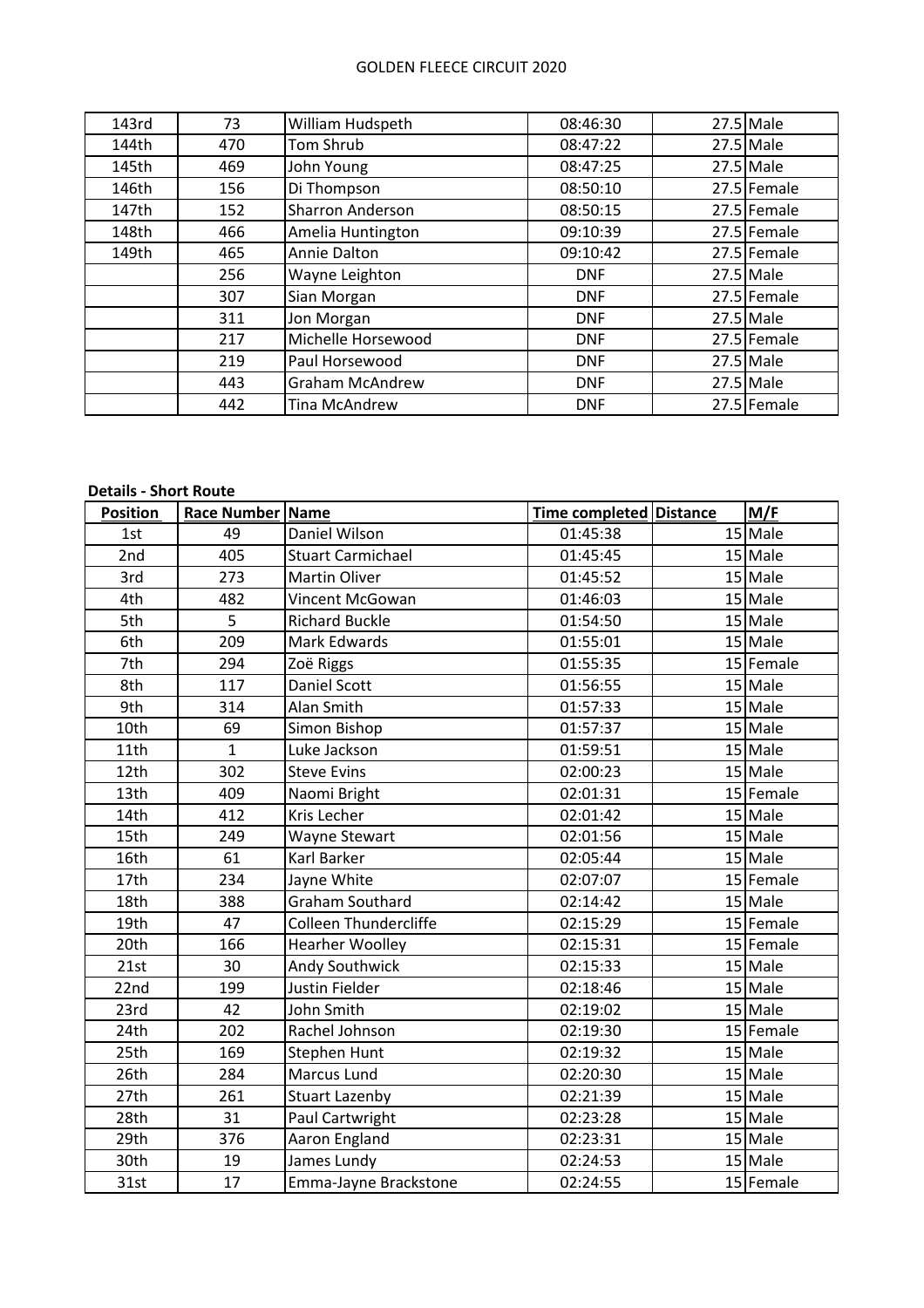| 32nd | 208 | Stephen Tichopad       | 02:24:57 | 15 Male     |
|------|-----|------------------------|----------|-------------|
| 33rd | 194 | Katie Seddon           | 02:25:00 | 15 Female   |
| 34th | 344 | Gary Fee               | 02:25:17 | 15 Male     |
| 35th | 322 | Stephen Pantegi        | 02:25:23 | 15 Male     |
| 36th | 288 | Ann Allen              | 02:28:42 | 15 Female   |
| 37th | 90  | <b>Shirley Oglesby</b> | 02:28:44 | 15 Female   |
| 38th | 392 | Sam Adcock             | 02:28:53 | 15 Male     |
| 39th | 278 | Paul Shepherd          | 02:31:22 | 15 Male     |
| 40th | 364 | Lois England           | 02:31:27 | $15$ Female |
| 41st | 204 | Linda Tichopad         | 02:31:38 | 15 Female   |
| 42nd | 272 | Linda Douglas          | 02:31:43 | 15 Female   |
| 43rd | 105 | <b>Simon Shiels</b>    | 02:31:57 | 15 Male     |
| 44th | 335 | Julian Horsley         | 02:32:44 | 15 Male     |
| 45th | 400 | Amanda Dean            | 02:32:49 | 15 Female   |
| 46th | 165 | Anna Cartwright        | 02:32:51 | 15 Female   |
| 47th | 148 | <b>Martin Young</b>    | 02:36:26 | 15 Male     |
| 48th | 226 | <b>Alison Hayes</b>    | 02:37:22 | 15 Female   |
| 49th | 186 | <b>Steve Cooper</b>    | 02:37:36 | 15 Male     |
| 50th | 21  | David Cracknell        | 02:38:26 | 15 Male     |
| 51st | 26  | Martin Howman          | 02:38:28 | 15 Male     |
| 52nd | 458 | Jayne Dale             | 02:38:37 | 15 Female   |
| 53rd | 474 | <b>Andrew Tate</b>     | 02:38:39 | 15 Male     |
| 54th | 422 | Kate Brown             | 02:40:14 | 15 Female   |
| 55th | 391 | Jill Bell              | 02:40:18 | 15 Female   |
| 56th | 390 | Andy Bell              | 02:40:20 | 15 Male     |
| 57th | 473 | Roderick Burton        | 02:40:22 | $15$ Male   |
| 58th | 233 | <b>Paul Furniss</b>    | 02:40:52 | 15 Male     |
| 59th | 191 | Tom Hopper             | 02:41:18 | 15 Male     |
| 60th | 172 | <b>Lucy Horrocks</b>   | 02:42:34 | 15 Female   |
| 61st | 110 | Verena Golach          | 02:42:36 | 15 Female   |
| 62nd | 118 | Susie Gibson           | 02:42:42 | 15 Female   |
| 63rd | 488 | Jo Burgoyne            | 02:42:44 | 15 Female   |
| 64th | 282 | Andy Davey             | 02:43:17 | $15$ Male   |
| 65th | 300 | lan Tasker             | 02:43:28 | $15$ Male   |
| 66th | 336 | Megan Chown            | 02:43:55 | 15 Female   |
| 67th | 254 | Lynne Stabler          | 02:43:56 | 15 Female   |
| 68th | 497 | William Keen           | 02:44:54 | 15 Male     |
| 69th | 496 | Andrea Keen            | 02:44:56 | 15 Female   |
| 70th | 303 | Tania Cream            | 02:45:05 | 15 Female   |
| 71st | 325 | Judith Lawtey          | 02:45:13 | 15 Female   |
| 72nd | 75  | Christopher Chestney   | 02:47:14 | 15 Male     |
| 73rd | 464 | Dave Gibney            | 02:48:15 | $15$ Male   |
| 74th | 463 | Lydia Gibbs            | 02:48:17 | 15 Female   |
| 75th | 122 | Martyn Hicks           | 02:49:22 | 15 Male     |
| 76th | 41  | <b>Suzy Rawling</b>    | 02:49:44 | $15$ Female |
| 77th | 240 | Lee Smith              | 02:56:03 | 15 Male     |
| 78th | 79  | Nick Taylor            | 02:56:22 | $15$ Male   |
| 79th | 80  | Sue Crossland-Taylor   | 02:56:24 | 15 Female   |
| 80th | 210 | Glynn Jennison         | 02:56:41 | $15$ Male   |
| 81st | 103 | Allison Coggan         | 02:58:19 | 15 Female   |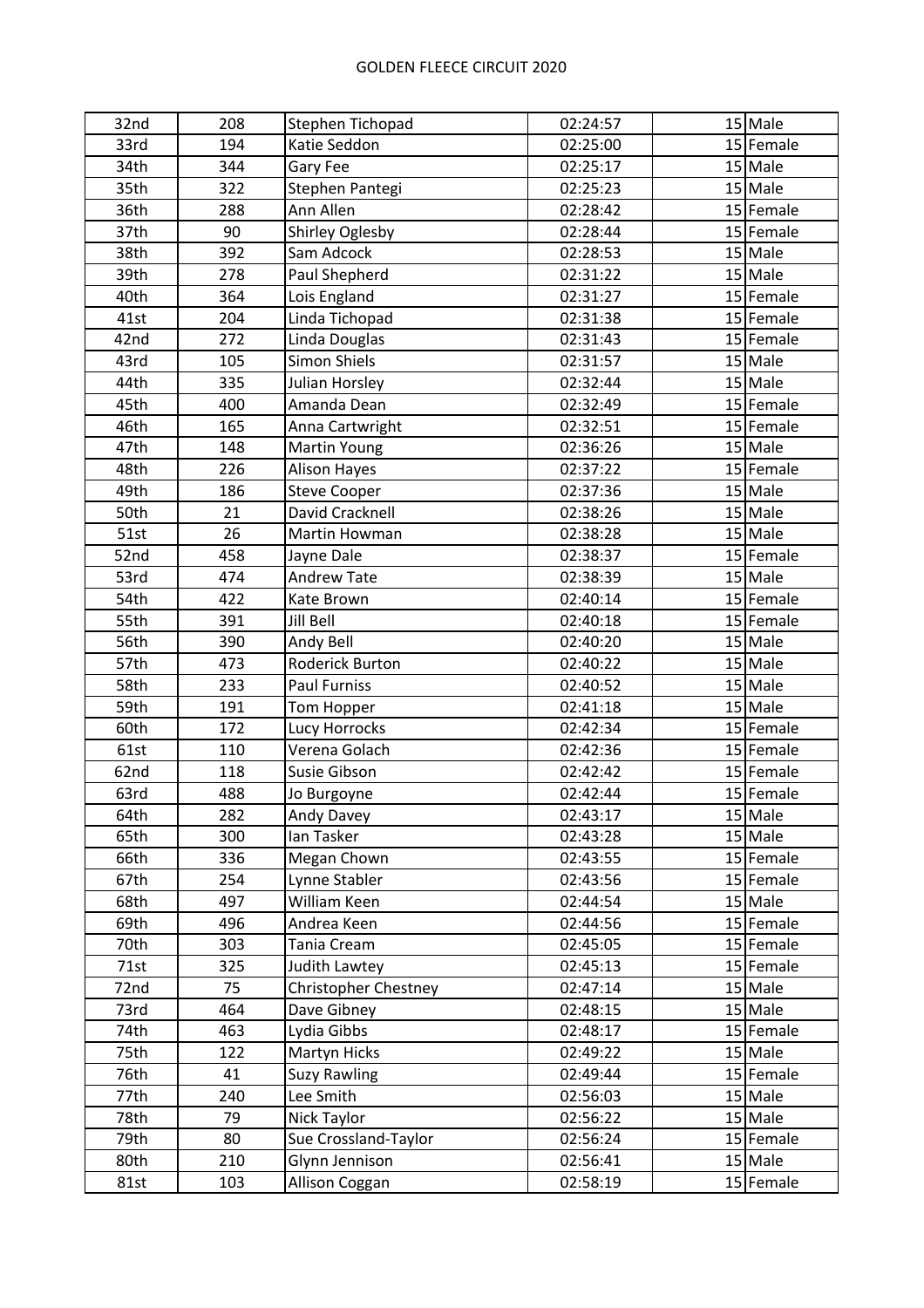| 82nd  | 104 | lan Coggan             | 02:58:20 | 15 Male   |
|-------|-----|------------------------|----------|-----------|
| 83rd  | 65  | <b>Helen Brandrick</b> | 02:58:39 | 15 Female |
| 84th  | 230 | Nicola Barker          | 02:58:58 | 15 Female |
| 85th  | 479 | Des Mannion            | 02:59:02 | 15 Male   |
| 86th  | 480 | <b>Teresa Wesley</b>   | 02:59:04 | 15 Female |
| 87th  | 76  | Elizabeth Nicholls     | 02:59:14 | 15 Female |
| 88th  | 101 | Amy Ainsworth          | 02:59:20 | 15 Female |
| 89th  | 84  | Paul Zergi             | 02:59:21 | 15 Male   |
| 90th  | 51  | Helen Clapham          | 02:59:22 | 15 Female |
| 91st  | 167 | Louise Binns           | 02:59:31 | 15 Female |
| 92nd  | 72  | Lynne Hayton           | 02:59:38 | 15 Female |
| 93rd  | 115 | Glenn Dixon            | 02:59:42 | 15 Male   |
| 94th  | 14  | Shelley Hindley        | 03:00:09 | 15 Female |
| 95th  | 180 | <b>Karen Park</b>      | 03:00:10 | 15 Female |
| 96th  | 440 | Colin Vize             | 03:00:45 | 15 Male   |
| 97th  | 467 | Andy Bullimore         | 03:00:47 | 15 Male   |
| 98th  | 432 | <b>Claire Bates</b>    | 03:02:21 | 15 Female |
| 99th  | 431 | Hannah Smith           | 03:02:24 | 15 Female |
| 100th | 71  | Joanna Rowland         | 03:03:12 | 15 Female |
| 101st | 74  | Nicola Riley           | 03:03:14 | 15 Female |
| 102nd | 6   | <b>Michael Patrick</b> | 03:04:02 | 15 Male   |
| 103rd | 189 | <b>Helen Carr</b>      | 03:05:39 | 15 Female |
| 104th | 350 | Mandy Davison          | 03:05:42 | 15 Female |
| 105th | 436 | <b>Nigel Morrison</b>  | 03:05:52 | 15 Male   |
| 106th | 429 | Ginny Askam            | 03:06:32 | 15 Female |
| 107th | 298 | Lynne Parkin           | 03:09:37 | 15 Female |
| 108th | 379 | Sarah Mccartney        | 03:12:25 | 15 Female |
| 109th | 382 | Debs Adcock            | 03:12:38 | 15 Female |
| 110th | 16  | Patrick Walker         | 03:14:31 | 15 Male   |
| 111th | 215 | Jayne Earle            | 03:14:52 | 15 Female |
| 112th | 131 | Jan Suddaby            | 03:14:54 | 15 Female |
| 113th | 91  | <b>Steven Poulsom</b>  | 03:14:55 | 15 Male   |
| 114th | 137 | Karen Park             | 03:15:39 | 15 Female |
| 115th | 56  | Julie Barker           | 03:15:39 | 15 Female |
| 116th | 136 | Paul Atkinson          | 03:15:41 | $15$ Male |
| 117th | 462 | Chris Hewis            | 03:17:01 | $15$ Male |
| 118th | 114 | Mark Hodson            | 03:17:30 | $15$ Male |
| 119th | 116 | Joanne Hodson          | 03:17:34 | 15 Female |
| 120th | 460 | Katy Hewis             | 03:17:38 | 15 Female |
| 121st | 130 | Claudia Holden         | 03:21:08 | 15 Female |
| 122nd | 100 | Louise Hindmarsh       | 03:21:09 | 15 Female |
| 123rd | 493 | Jo Ramsay              | 03:24:08 | 15 Female |
| 124th | 489 | Chris Ramsay           | 03:24:08 | $15$ Male |
| 125th | 487 | Laura Gulley           | 03:29:24 | 15 Female |
| 126th | 483 | Melissa Malton         | 03:29:25 | 15 Female |
| 127th | 486 | Annabel Stevenson      | 03:29:28 | 15 Female |
| 128th | 160 | Janet Wardale          | 03:29:40 | 15 Female |
| 129th | 295 | Rebecca Johnson        | 03:30:26 | 15 Female |
| 130th | 163 | Janet Ainley           | 03:30:40 | 15 Female |
| 131st | 339 | Stephen Richmond       | 03:35:01 | $15$ Male |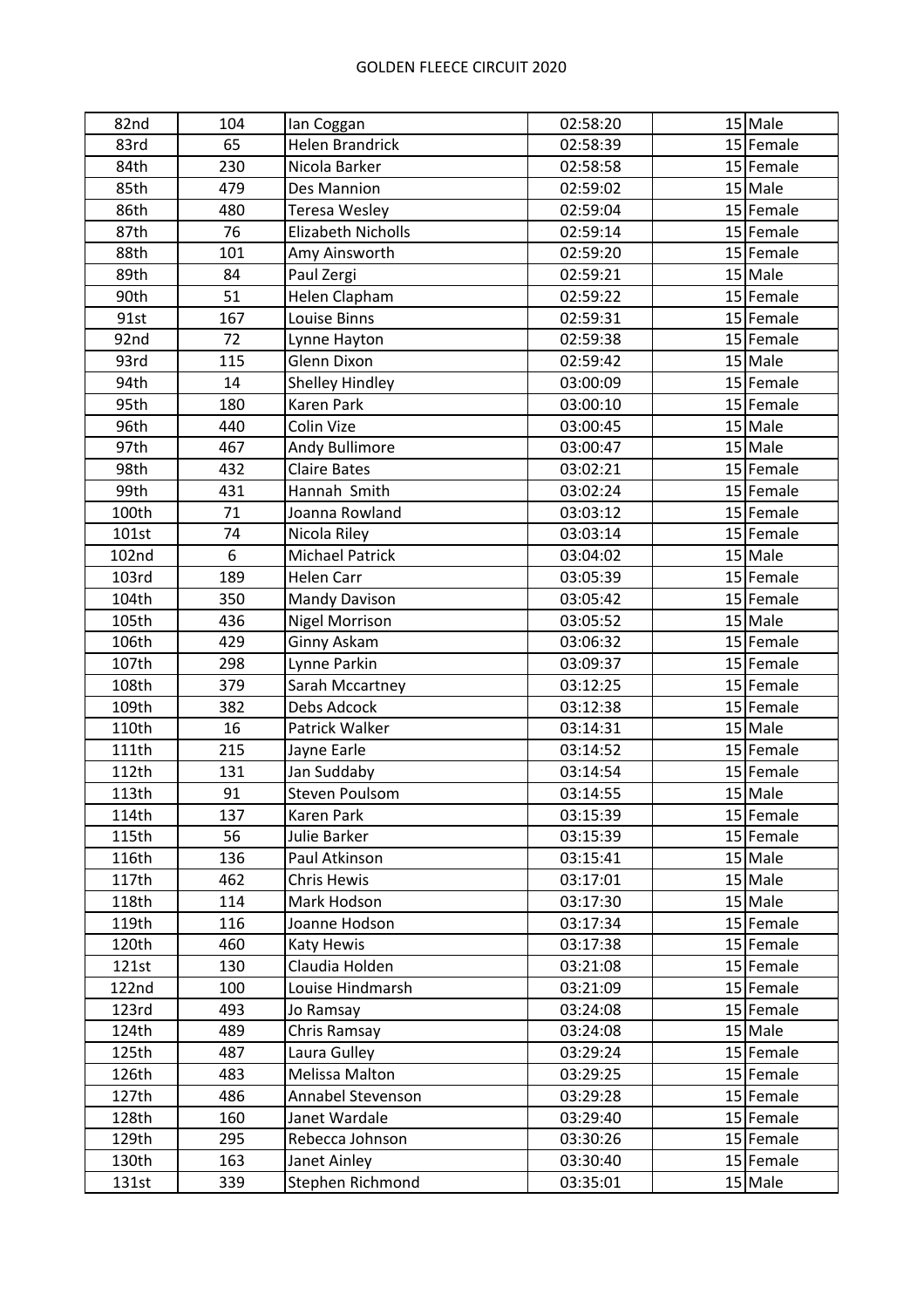| 132nd        | 179 | Karen Wealleans        | 03:35:56 | 15 Female   |
|--------------|-----|------------------------|----------|-------------|
| 133rd        | 177 | <b>Emily Morris</b>    | 03:36:02 | 15 Female   |
| 134th        | 183 | Cath Dyson             | 03:36:04 | 15 Female   |
| 135th        | 238 | Linda Dodsworth        | 03:36:06 | 15 Female   |
| 136th        | 176 | Shaun Wealleans        | 03:36:24 | 15 Male     |
| 137th        | 241 | <b>Trish Prady</b>     | 03:36:44 | 15 Female   |
| 138th        | 452 | Andrew Boughen         | 03:36:46 | $15$ Male   |
| 139th        | 451 | Melanie Boughen        | 03:36:47 | 15 Female   |
| 140th        | 239 | Sarah Cook             | 03:36:51 | 15 Female   |
| 141st        | 197 | <b>Steve Treweeks</b>  | 03:37:26 | 15 Male     |
| 142nd        | 88  | Pamela Harrison        | 03:41:30 | 15 Female   |
| 143rd        | 87  | Annemarie Turner       | 03:41:38 | 15 Female   |
| 144th        | 310 | Alannah Smith-Thomas   | 03:44:13 | 15 Female   |
| 145th        | 119 | James Thomas           | 03:44:14 | 15 Male     |
| 146th        | 408 | Claire Larke           | 03:45:29 | 15 Female   |
| 147th        | 270 | <b>Helen Foulston</b>  | 03:45:38 | 15 Female   |
| 148th        | 97  | Sarah Dearing          | 03:46:48 | 15 Female   |
| 149th        | 121 | John Redgrave          | 03:48:09 | 15 Male     |
| 150th        | 120 | <b>George Matsell</b>  | 03:48:10 | 15 Male     |
| 151st        | 299 | <b>Stephen Coveney</b> | 03:48:47 | $15$ Male   |
| <b>152nd</b> | 123 | Penny Darmody          | 03:48:52 | 15 Female   |
| 153rd        | 447 | Hannah Seddon          | 03:49:27 | 15 Female   |
| 154th        | 448 | Rob Biglands           | 03:49:34 | $15$ Male   |
| 155th        | 178 | Jill Hood              | 03:51:13 | 15 Female   |
| 156th        | 216 | Paul A Reed            | 03:51:42 | $15$ Male   |
| 157th        | 187 | Kathleen Cuckoo        | 03:51:50 | 15 Female   |
| 158th        | 135 | Angela Khudonazarova   | 03:52:35 | 15 Female   |
| 159th        | 222 | Vicki Lawtey           | 03:55:21 | 15 Female   |
| 160th        | 231 | <b>Tracy Vickers</b>   | 03:56:01 | 15 Female   |
| 161st        | 205 | Rachael Haigh          | 03:56:02 | 15 Female   |
| <b>162nd</b> | 171 | Victoria Evins         | 03:56:16 | 15 Female   |
| 163rd        | 145 | Carol Cooke            | 03:56:22 | 15 Female   |
| 164th        | 170 | Christine Whitehouse   | 03:56:23 | 15 Female   |
| 165th        | 348 | Vivienne Williamson    | 03:56:24 | 15 Female   |
| 166th        | 438 | Alec Young             | 03:57:24 | 15 Male     |
| 167th        | 425 | Adam Gunby             | 03:57:26 | $15$ Male   |
| 168th        | 126 | Carol Miller           | 04:06:00 | 15 Female   |
| 169th        | 95  | Sandra Holdsworth      | 04:06:09 | 15 Female   |
| 170th        | 125 | <b>Graham Hughes</b>   | 04:06:09 | $15$ Male   |
| 171st        | 146 | <b>Tracy Chaplin</b>   | 04:09:34 | 15 Female   |
| 172nd        | 200 | Rebecca Manchester     | 04:09:36 | 15 Male     |
| 173rd        | 157 | Sally Smith            | 04:09:37 | 15 Female   |
| 174th        | 159 | Jennifer Benson        | 04:09:42 | 15 Female   |
| 175th        | 248 | Andrea Plaskitt        | 04:13:06 | 15 Female   |
| 176th        | 245 | Helen Macvay           | 04:13:08 | 15 Female   |
| 177th        | 318 | Simon Gunby            | 04:16:13 | $15$ Male   |
| 178th        | 365 | Michael Lloyd          | 04:16:21 | $15$ Male   |
| 179th        | 366 | Gary Lloyd             | 04:16:33 | $15$ Male   |
| 180th        | 445 | Anne Marie Coady       | 04:16:39 | 15 Female   |
| 181st        | 252 | Nicky Rudland          | 04:19:38 | 27.5 Female |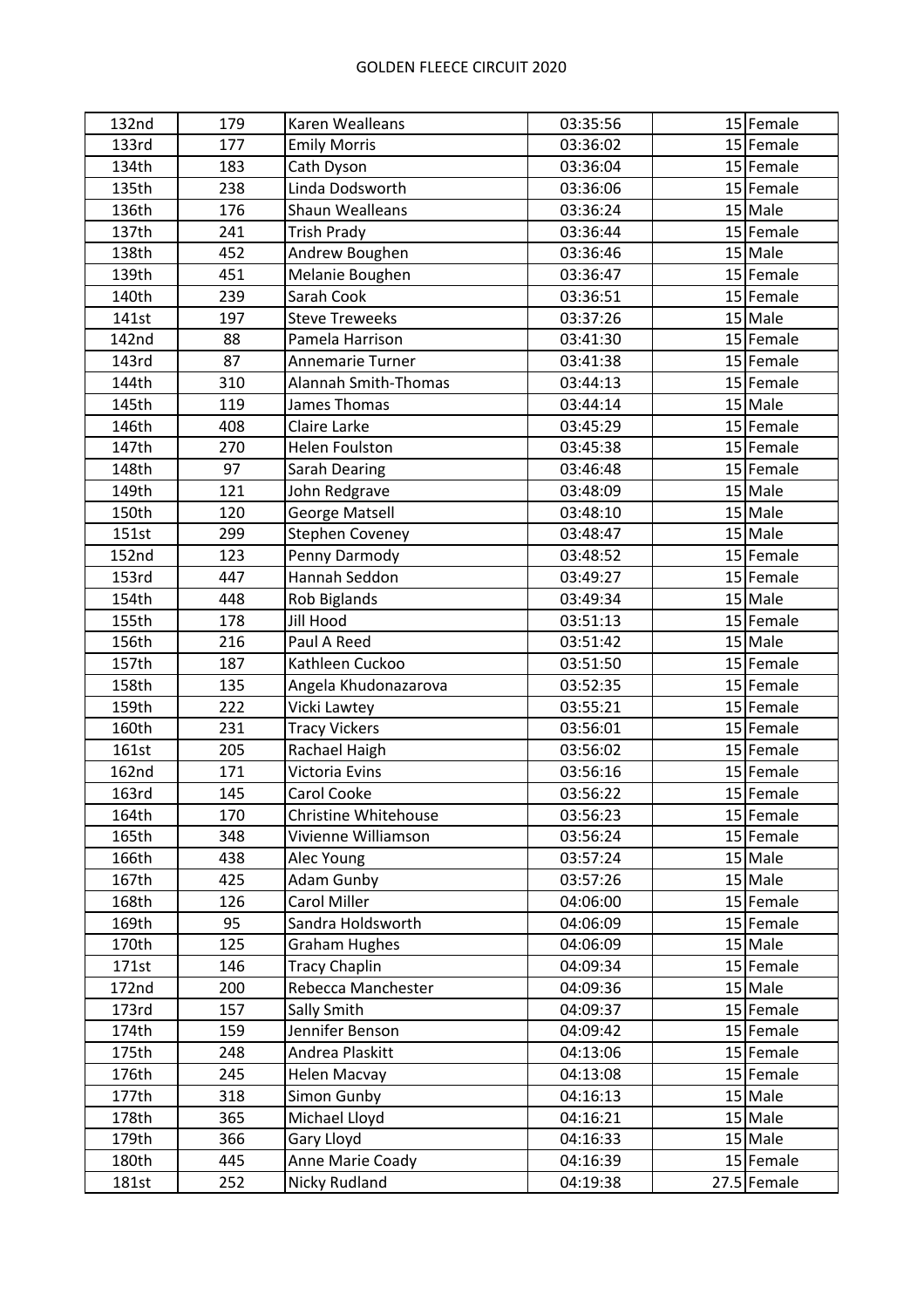| 182nd | 253            | Shaun Rudland          | 04:19:41 | $27.5$ Male |
|-------|----------------|------------------------|----------|-------------|
| 183rd | 333            | Mhairi Robertson       | 04:19:48 | 15 Female   |
| 184th | 334            | <b>Robert Gillatt</b>  | 04:19:54 | $15$ Male   |
| 185th | 168            | Nicola Sainty          | 04:20:04 | 15 Female   |
| 186th | 154            | Sarah Tock             | 04:20:09 | 15 Female   |
| 187th | 86             | Ivor Roberts           | 04:20:10 | $15$ Male   |
| 188th | 393            | John Boardley          | 04:20:12 | $15$ Male   |
| 189th | 362            | Frank Harrison         | 04:20:16 | $15$ Male   |
| 190th | 262            | Lorna Manchester       | 04:27:36 | 15 Female   |
| 191st | 338            | Alison Nettleton       | 04:27:38 | 15 Female   |
| 192nd | 281            | <b>Richard Barbour</b> | 04:28:28 | $15$ Male   |
| 193rd | 280            | Lisa Hinchliffe        | 04:28:30 | $15$ Female |
| 194th | 23             | Peter Hart             | 04:28:32 | $15$ Male   |
| 195th | 94             | Sunil Mukerjea         | 04:28:39 | $15$ Male   |
| 196th | 475            | Jessica Tyler          | 04:28:52 | 15 Female   |
| 197th | 476            | Matt Tyler             | 04:28:54 | $15$ Male   |
| 198th | 82             | Juli Shepherd          | 04:29:20 | 15 Female   |
| 199th | 83             | <b>Rachael Smith</b>   | 04:29:22 | 15 Female   |
| 200th | 40             | Alison Jenkins         | 04:29:26 | 15 Female   |
| 201st | 63             | Nick Hooper            | 04:32:38 | $27.5$ Male |
| 202nd | 444            | <b>Sally Stoakes</b>   | 04:33:08 | 15 Female   |
| 203rd | 377            | Rachael Sharp          | 04:38:24 | 15 Female   |
| 204th | 111            | <b>Adrian Moverley</b> | 04:39:33 | $15$ Male   |
| 205th | $\overline{2}$ | <b>Steve Moverley</b>  | 04:40:21 | $15$ Male   |
| 206th | 349            | <b>Terrie Bixby</b>    | 04:42:34 | 15 Female   |
| 207th | 385            | Diane Taylor           | 04:42:35 | 27.5 Female |
| 208th | 386            | Jason Taylor           | 04:45:38 | $27.5$ Male |
| 209th | 414            | Susannah Atkinson      | 04:47:17 | 15 Female   |
| 210th | 416            | Claire Gordon          | 04:47:23 | 15 Female   |
| 211th | 139            | Elizabeth Sanderson    | 04:47:29 | 15 Female   |
| 212th | 494            | Sue North              | 04:47:32 | 15 Female   |
| 213th | 500            | Lesley Shooter         | 04:47:41 | 15 Female   |
| 214th | 495            | Samantha Cleminshaw    | 04:47:43 | 15 Female   |
| 215th | 140            | Neil Sanderson         | 04:47:55 | $15$ Male   |
| 216th | 266            | <b>Sharon Brooks</b>   | 04:48:45 | 15 Female   |
| 217th | 255            | Janice Reeve           | 04:48:46 | 15 Female   |
| 218th | 276            | Carolyn Copley         | 04:50:12 | 15 Female   |
| 219th | 259            | Rebecca Hutchinson     | 04:50:14 | 15 Female   |
| 220th | 359            | Vicki Thornes          | 04:51:31 | 15 Female   |
| 221st | 358            | Neil Wesson            | 04:51:34 | $15$ Male   |
| 222nd | 360            | Jacob Wesson           | 04:51:37 | $15$ Male   |
| 223rd | 435            | John Compton           | 04:57:06 | $15$ Male   |
| 224th | 434            | Emma Tennyson          | 04:57:08 | 15 Female   |
| 225th | 315            | Jessica Ellis          | 05:02:43 | 15 Female   |
| 226th | 223            | Lisa Edwards           | 05:02:47 | 15 Female   |
| 227th | 263            | Alison Scott           | 05:03:14 | 15 Female   |
| 228th | 396            | Caroline Clay          | 05:03:16 | 15 Female   |
| 229th | 389            | Joanne Southard        | 05:03:17 | 15 Female   |
| 230th | 345            | Johanne Thompson       | 05:04:31 | 15 Female   |
| 231st | 346            | Carol Clayton          | 05:04:33 | 15 Female   |